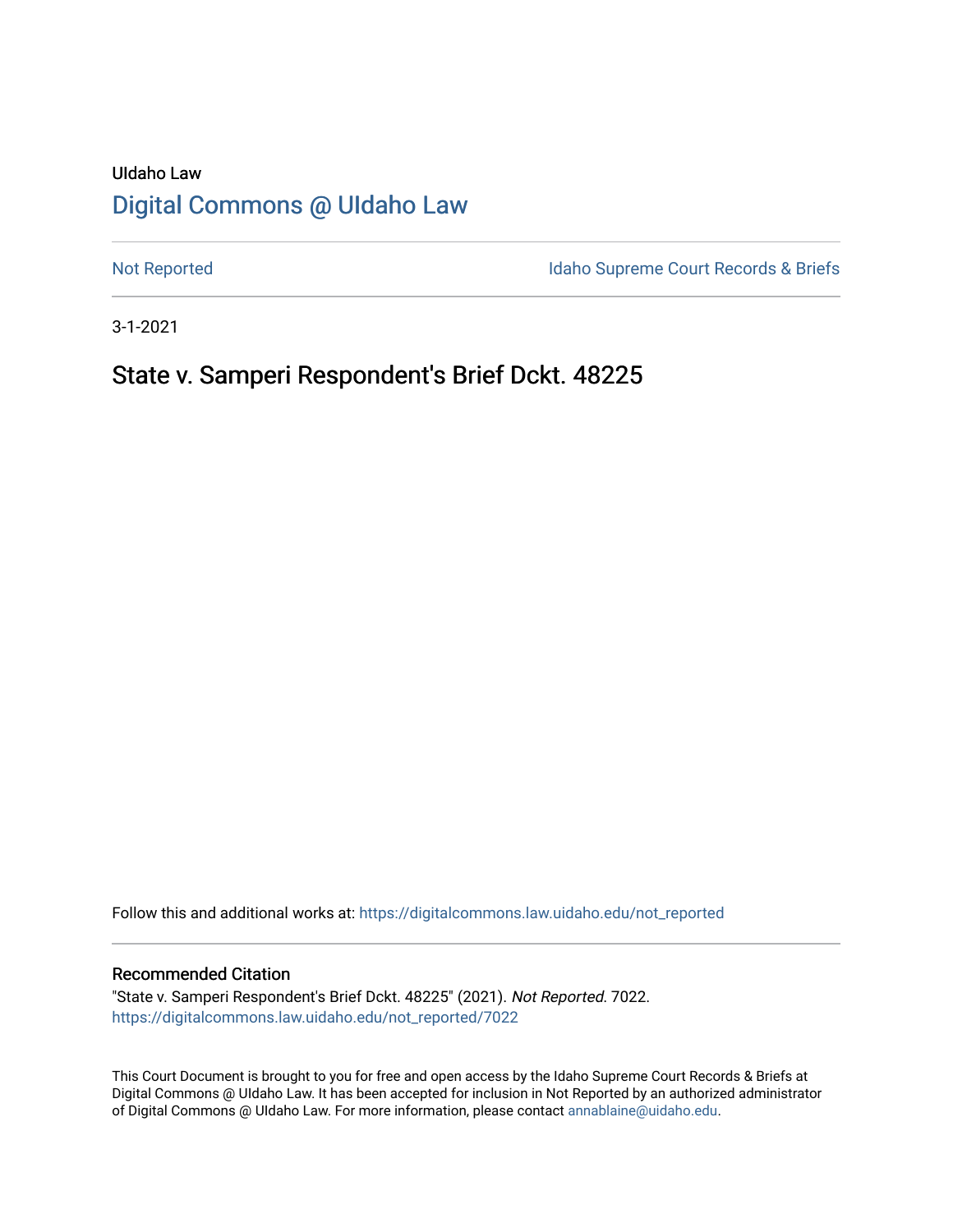Electronically Filed 3/1/2021 1:06 PM Idaho Supreme Court Melanie Gagnepain, Clerk of the Court By: Brad Thies, Deputy Clerk

LAWRENCE G. WASDEN Attorney General State of Idaho

COLLEEN D. ZAHN Deputy Attorney General Chief, Criminal Law Division

ANDREW V. WAKE Deputy Attorney General P. O. Box 83720 Boise, Idaho 83720-0010 (208) 334-4534 Email: ecf@ag.idaho.gov

## IN THE SUPREME COURT OF THE STATE OF IDAHO

| STATE OF IDAHO,              |                           |
|------------------------------|---------------------------|
|                              | NO. 48225-2020            |
| Plaintiff-Respondent,        |                           |
|                              | Canyon County Case No.    |
| V.                           | CR14-19-25830             |
|                              |                           |
| <b>MARK ANTHONY SAMPERI,</b> |                           |
|                              | <b>RESPONDENT'S BRIEF</b> |
| Defendant-Appellant.         |                           |
|                              |                           |

Has Mark Anthony Samperi failed to show that the district court abused its discretion when it imposed a sentence of five and one-half years with one and one-half years fixed following a felony conviction for failure to register as a sex offender?

### ARGUMENT

### Samperi Has Failed To Show That The District Court Abused Its Sentencing Discretion

### A. Introduction

Samperi is required to register as a sex offender as a result of 2004 Louisiana conviction for indecent behavior with juveniles. (R., p. 7; PSI, p. 1.) While on probation in Idaho, and following a violation of that probation, he moved without permission and without providing notice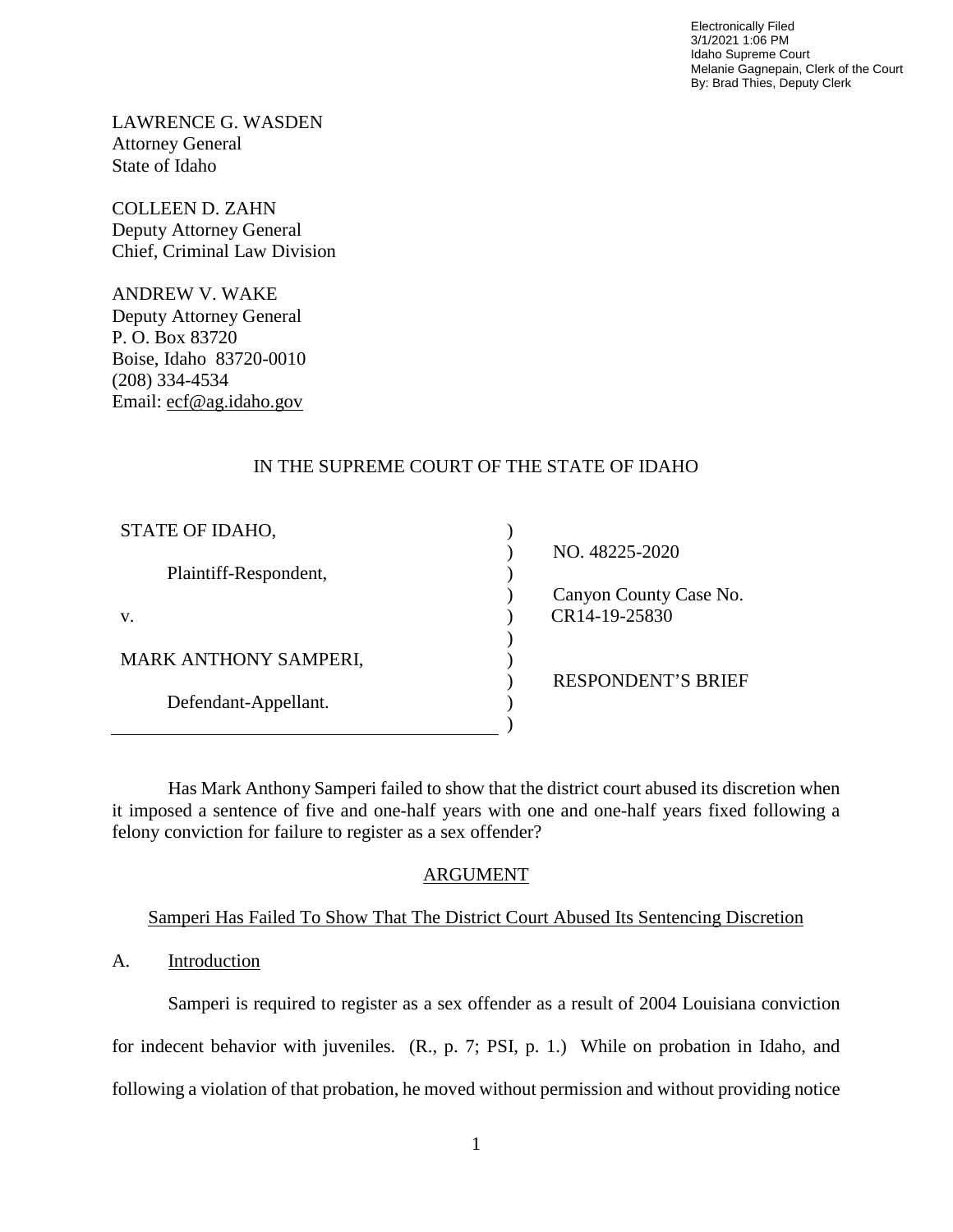of his new address. (Id.) Samperi could not be located. (Id.) More than a month later, he was arrested on a warrant. (R., pp. 11-14.) He was charged with one count of failure to register as a sex offender in violation of Idaho Code §§ 18-8307, 18-8309, and 18-8311. (R., pp. 32-33.) Samperi agreed to plead guilty, with the state agreeing to recommend at most two years fixed and five years indeterminate, and agreeing to dismiss a misdemeanor charge in another case. (Tr. Vol. I, p. 3, L.  $5 - p$ . 4, L.  $11.^1$  $11.^1$ ) The court accepted Samperi's plea. (Tr. Vol. I, p. 4, L.  $17 - p$ . 8, L. 20.) At the sentencing hearing, the state recommended a term of incarceration of seven years with two years fixed, to run concurrently with a sentence of five years with two years fixed on a sentence executed after Samperi admitted probation violations in Canyon County case number CR017- 2340, and concurrently with a sentence of one and one-half years fixed imposed on a conviction for felony possession of a controlled substance in Ada County case number CR01-19-52835. (Tr. Vol. II, p. 11, Ls. 10-23; PSI, pp. 2-3, 6.) While Samperi asked for a withheld judgment (Tr. Vol. II, p. 8, Ls. 20-25), his counsel acknowledged that that was not very likely "under the current circumstances" (Tr. Vol. II, p. 16, Ls. 9-12). Instead, defense counsel requested a sentence of three years with one year fixed. (Tr. Vol. II, p. 15, Ls. 15-21.) The district court imposed a sentence of five and one-half years with one and one-half years fixed, to run concurrently with all other sentences. (Tr. Vol. II, p. 22, L.  $9 - p$ . 23, L. 18; R., pp. 117-18.) Samperi timely filed a notice of appeal. (R., pp. 124-26.)

#### B. Standard Of Review

 $\overline{a}$ 

The length of a sentence is reviewed under an abuse of discretion standard considering the defendant's entire sentence. State v. Oliver, 144 Idaho 722, 726, 170 P.3d 387, 391 (2007) (citing

<span id="page-2-0"></span><sup>&</sup>lt;sup>1</sup> "Tr. Vol. I" refers to the transcript of the change of plea hearing, held June 2, 2020. "Tr. Vol. II" refers to the transcript of the sentencing hearing, held July 22, 2020.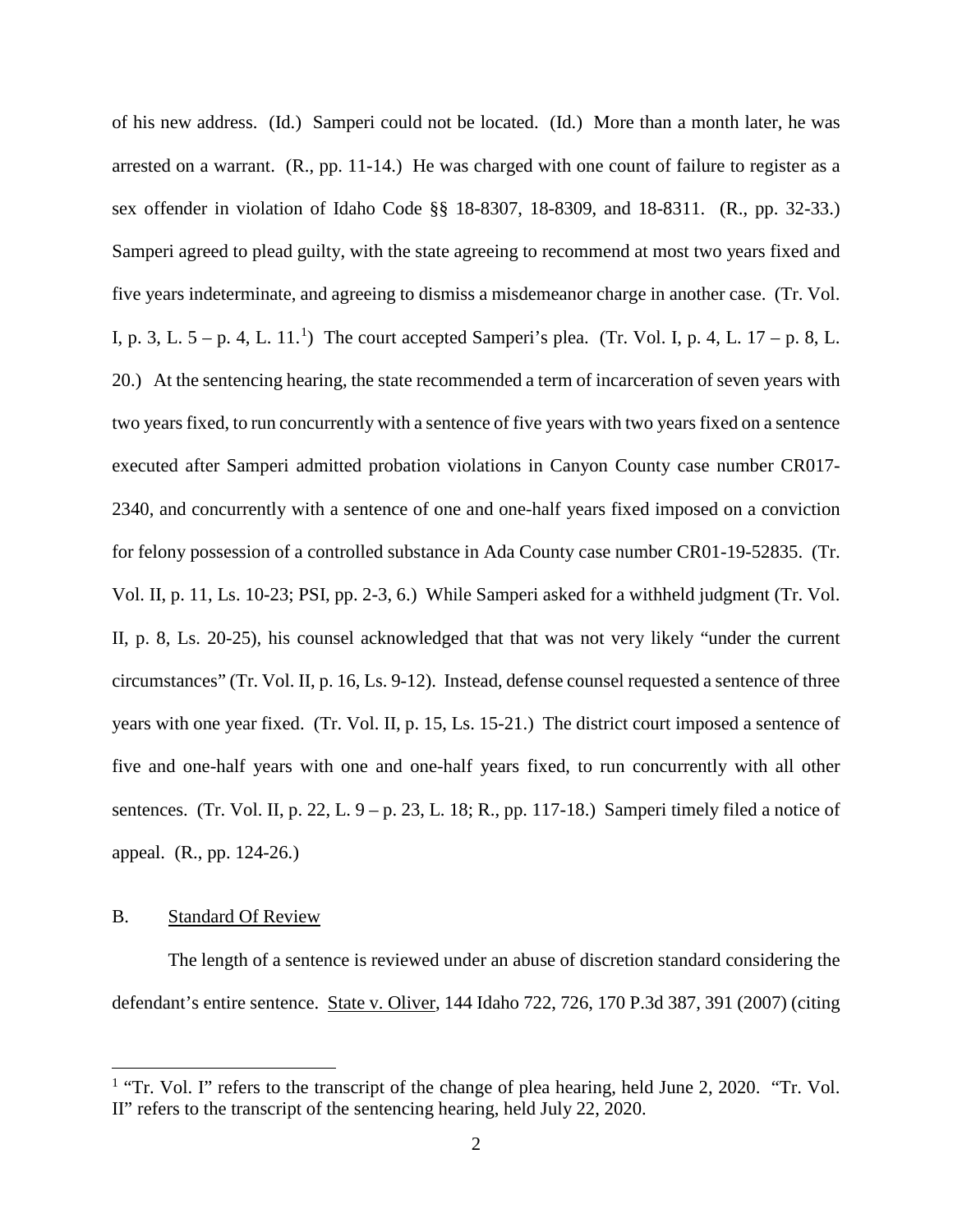State v. Strand, 137 Idaho 457, 460, 50 P.3d 472, 475 (2002); State v. Huffman, 144 Idaho 201, 159 P.3d 838 (2007)). It is presumed that the fixed portion of the sentence will be the defendant's probable term of confinement. Id. (citing State v. Trevino, 132 Idaho 888, 980 P.2d 552 (1999)). Where a sentence is within statutory limits, the appellant bears the burden of demonstrating that it is a clear abuse of discretion. State v. Baker, 136 Idaho 576, 577, 38 P.3d 614, 615 (2001) (citing State v. Lundquist, 134 Idaho 831, 11 P.3d 27 (2000)). In evaluating whether a lower court abused its discretion, the appellate court conducts a four-part inquiry, which asks "whether the court: (1) correctly perceived the issue as one of discretion; (2) acted within the outer boundaries of its discretion; (3) acted consistently with the legal standards applicable to the specific choices available to it; and (4) reached its decision by the exercise of reason." State v. Herrera, 164 Idaho 261, 272, 429 P.3d 149, 160 (2018) (citing Lunneborg v. My Fun Life, 163 Idaho 856, 863, 421 P.3d 187, 194 (2018)).

### C. Samperi Has Shown No Abuse Of The District Court's Discretion

To bear the burden of demonstrating an abuse of discretion, the appellant must establish that, under any reasonable view of the facts, the sentence was excessive. State v. Farwell, 144 Idaho 732, 736, 170 P.3d 397, 401 (2007). In determining whether the appellant met this burden, the court considers the entire sentence but, because the decision to release the defendant on parole is exclusively the province of the executive branch, presumes that the determinate portion will be the period of actual incarceration. State v. Bailey, 161 Idaho 887, 895, 392 P.3d 1228, 1236 (2017) (citing Oliver, 144 Idaho at 726, 170 P.3d at 391). To establish that the sentence was excessive, the appellant must demonstrate that reasonable minds could not conclude the sentence was appropriate to accomplish the sentencing goals of protecting society, deterrence, rehabilitation, and retribution. Farwell, 144 Idaho at 736, 170 P.3d at 401. A sentence is reasonable "'if it appears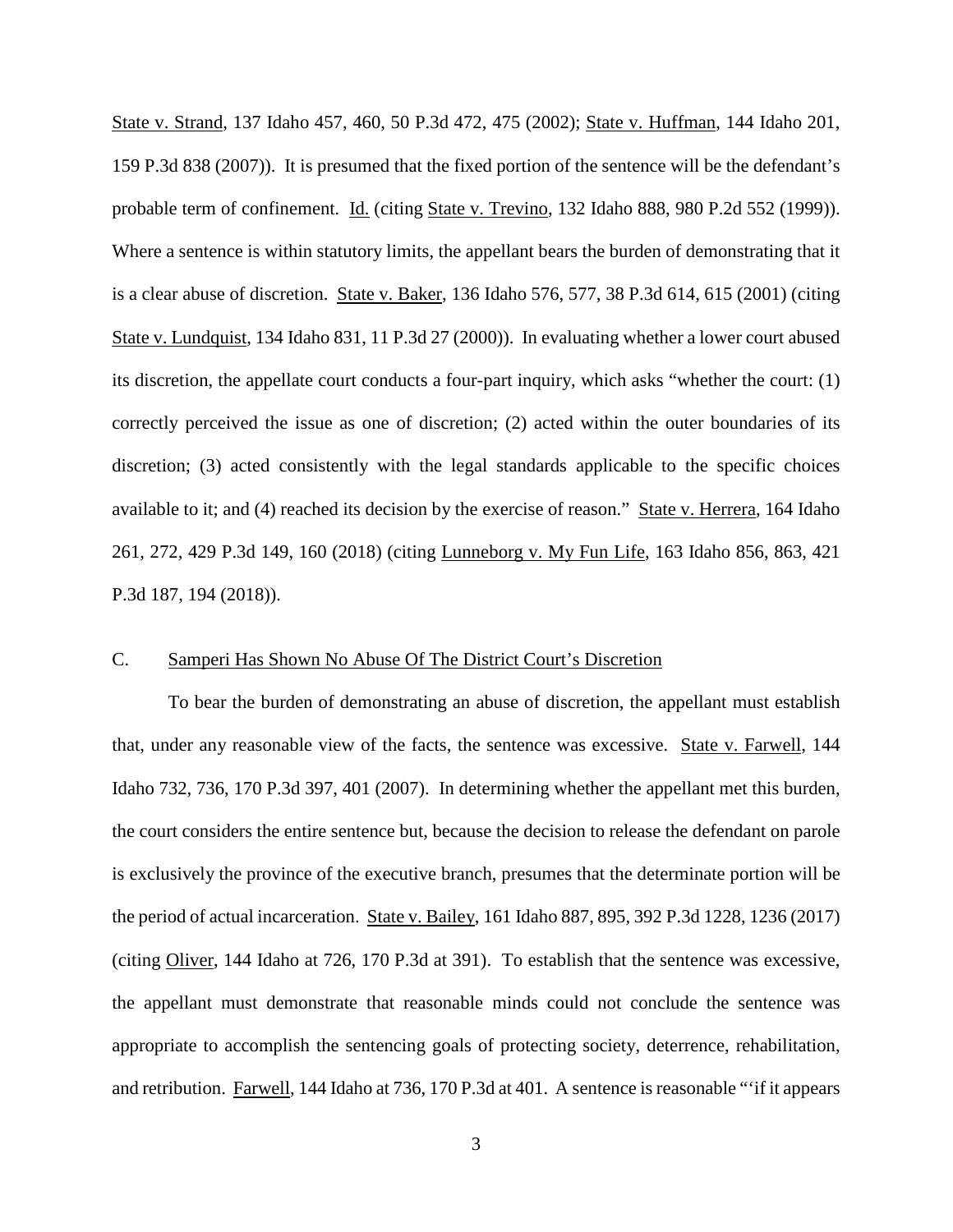necessary to accomplish the primary objective of protecting society and to achieve any or all of the related goals of deterrence, rehabilitation, or retribution.'" Bailey, 161 Idaho at 895-96, 392 P.3d at 1236-37 (quoting State v. McIntosh, 160 Idaho 1, 8, 368 P.3d 621, 628 (2015)).

On appeal, Samperi argues that the district court failed to exercise reason because it did not adequately consider his drug addiction and mental health issues as mitigating factors. (Appellant's brief, pp. 4-7.) That argument fails.

The district court judge considered the applicable legal standards, and stated that he had carefully considered the parties' arguments at the hearing, Samperi's statements to the court, and the presentence materials. (Tr. Vol. II, p. 19, Ls. 10-23.) The presentence materials included a mental health examination report under Idaho Code § 19-2524. (PSI, pp. 61-64.) The report indicated provisional diagnoses of stimulant use disorders and an anxiety disorder. (PSI, p. 61.) It indicated that Samperi's "mental health needs" were being adequately addressed through treatment in jail, and recommended that he continue to receive mental health treatment if he was incarcerated. (PSI, p. 63.) Hissubstance abuse issues were discussed extensively at the sentencing hearing (Tr. Vol. II, p. 3, L. 8 – p. 4, L. 25; p. 9, L. 7 – p. 10, L. 18; p. 14, L. 22 – p. 15, L. 13), and are also discussed extensively in the GAIN assessment (PSI, pp. 48-60).

The district court was well aware of this information when it stated that "the main reason that I'm putting you into prison is to help you get the treatment that you need and the opportunities that you need to really truly be successful when you do earn parole." (Tr. Vol. II, p. 21, L.  $20 - p$ . 22, L. 3.) In light of the "type of conviction" and Samperi's "criminal history," particularly his failures on supervised release, the court recognized the necessity of the fixed period of confinement for Samperi to receive that treatment he needed and prove he "belong[s] in society." (Tr. Vol. II,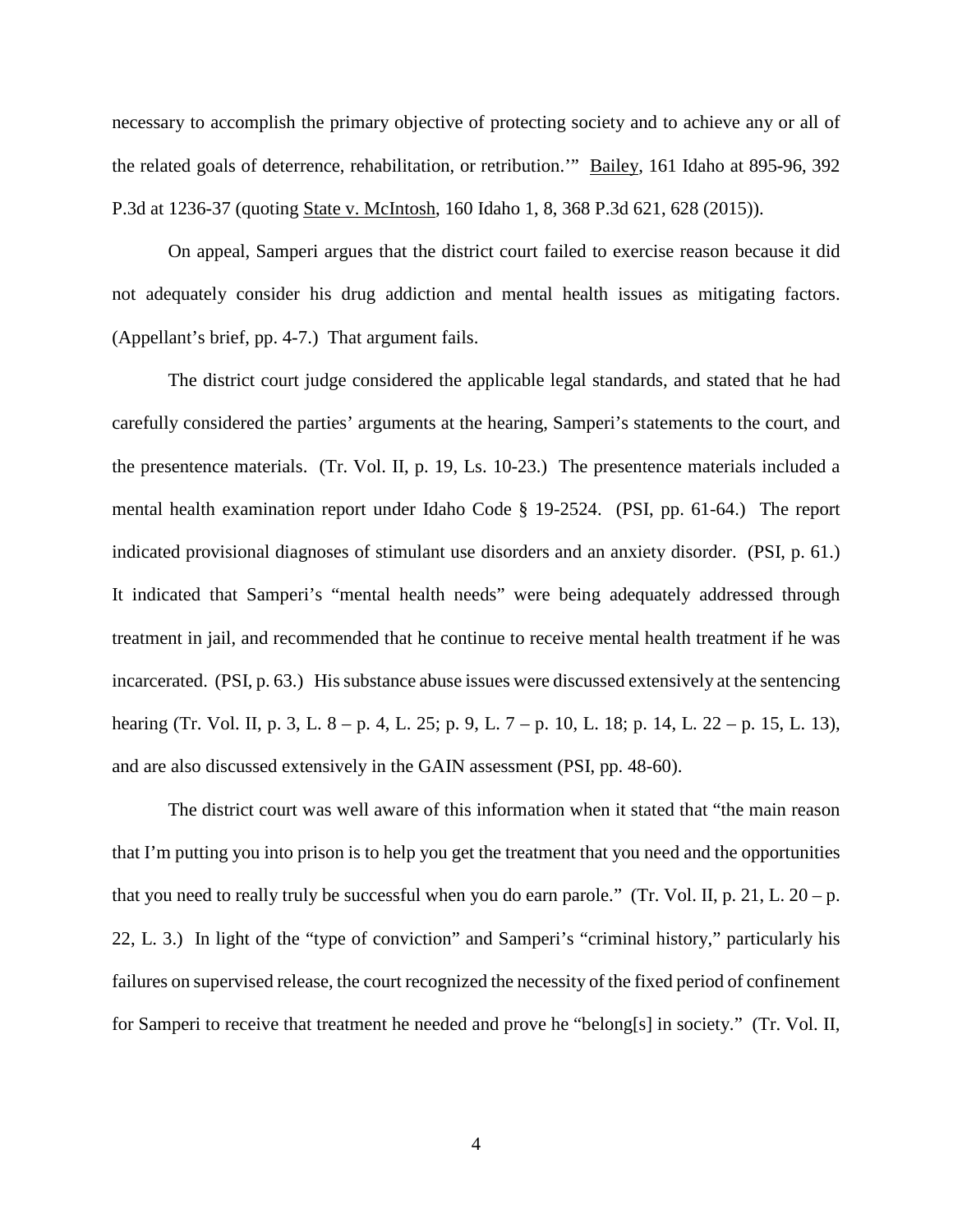p. 21, Ls. 17-25.) Samperi's criminal history certainly reflects that he has had difficulties managing his issues in the community on supervised release.

Samperi was convicted of felony possession of a controlled substance in 2017 and was sentenced to five years with three years fixed, suspended in favor of probation. (PSI, p. 3.) Only two months later, he admitting to using methamphetamine. (PSI, pp. 3-4.) He "was no longer working, was essentially homeless and noncompliant with his sexual offender registration, . . . had yet to engage in treatment, and again tested positive for methamphetamine and admitted to using 'every couple days.'" (PSI, p. 4.) Following a report of violation and an arrest on new felony and misdemeanor charges, the district court revoked probation and retained jurisdiction in March of 2018. (Id.) Samperi completed a rider and was re-admitted to probation on a new, three year term. (Id.) Though he was receiving mental health treatment, he continued to violate rules associated with his housing, leading to his eviction, was suspended from his employment, missed medication appointments, and again admitted using methamphetamine. (Id.) In August of 2019, he was arrested on a warrant for failure to comply with sexual offender registration requirements. (PSI, pp. 4-5.) In a report of probation violation, his parole officer noted that he had been charged with "new misdemeanor offenses, changed residences without permission, used methamphetamine, failed to report contact with law enforcement as instructed, and associated with felons without permission." (PSI, p. 5.) While awaiting adjudication on those violations, he tested positive for methamphetamine and failed to report for scheduled visits with his parole officer. (Id.) His probation was again revoked and reinstated for a new period of three years. (Id.) Nine days after those proceedings, he was found in possession of pornographic videos and "a number of small baggies," and his "text messages revealed exchanges wherein other individuals asked for 'a half gram' and 'a gram.'" (Id.) While he denied selling narcotics, he again admitted using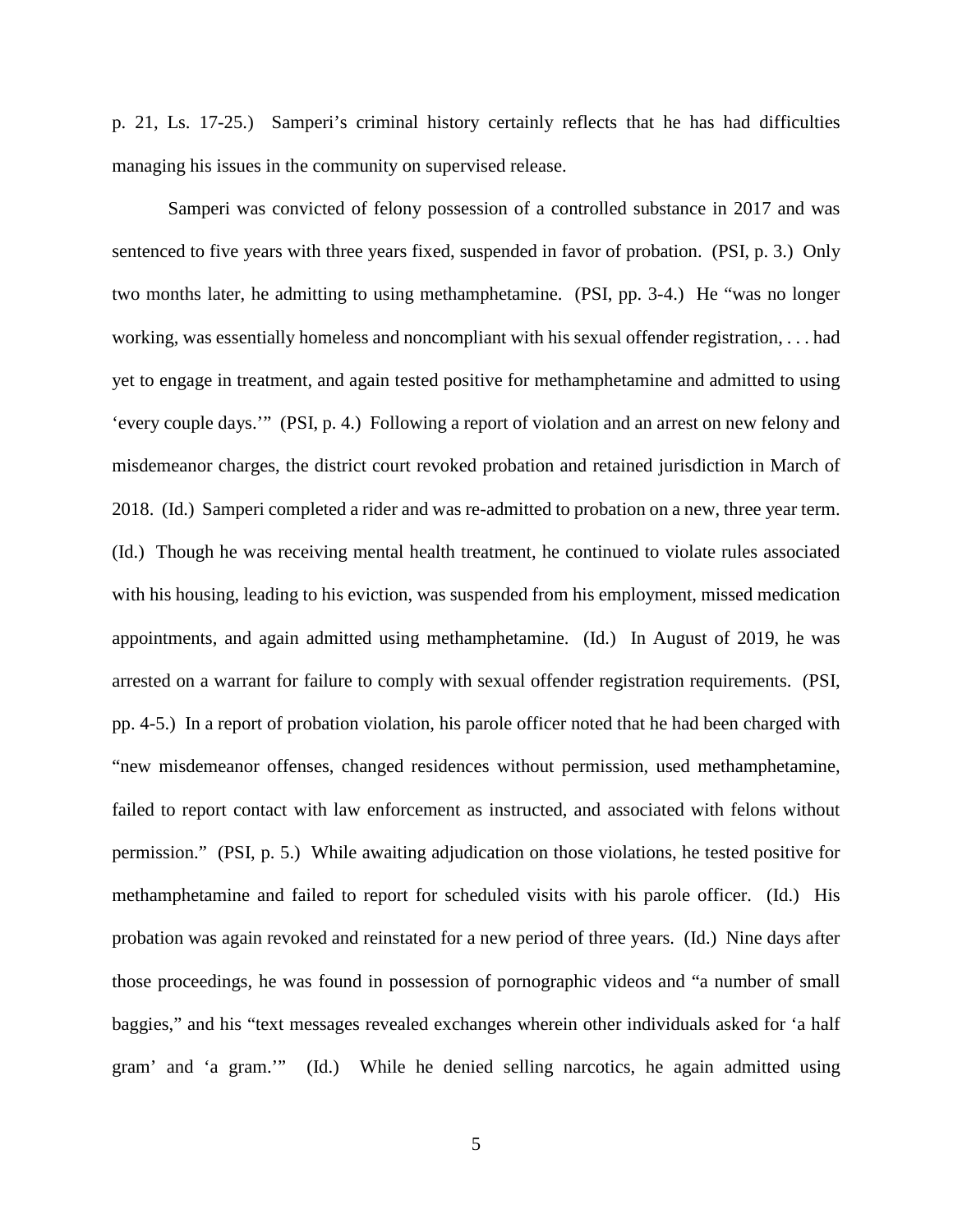methamphetamine. (Id.) He was removed from his housing at a rehabilitation facility for failure to follow rules, and again repeatedly failed to attend his scheduled appointments with his parole supervisor. (Id.) In December of 2019, when officers responded to a report of suspected drug activity at the home of another parolee, Samperi gave a false name, stated that he had been living there for several days, and was discovered to be in possession of methamphetamine. (PSI, pp. 5- 6.) He was arrested on possession charges, as well as on the warrant issued in this case. (PSI, p. 6.)

Samperi acknowledged at his sentencing hearing that he is "not good on probation" (Tr. Vol. II, p. 17, Ls. 17-18), but that dramatically understates the facts. In light of his performance on supervised release and his failures to take advantage of mental health and substance abuse treatment while in the community, it was perfectly reasonable for the district court to conclude that Samperi required an opportunity for treatment and rehabilitation during a period of incarceration. Finally, as the district court noted, because the sentence was to run concurrently with the eighteen month fixed term for his conviction for felony possession in Ada County case number CR01-19- 52835, and concurrently with the sentence of five years with two years fixed that was executed following the revocation of his probation from the 2017 conviction for felony possession in Canyon County case number CR2017-2340, his sentence in this case did not add any additional fixed time. (Tr. Vol. II, p. 23, Ls. 7-18.) Instead, it simply gave the Department of Correction additional "leeway" to determine when Samperi is ready for parole. (Tr. Vol. II, p. 22, Ls. 4-8.)

The district court considered Samperi's substance abuse and mental health issues and determined that, in light of his failures on supervised release, the sentence imposed was appropriate to ensure he received adequate treatment and rehabilitation. Samperi has not shown any abuse of discretion.